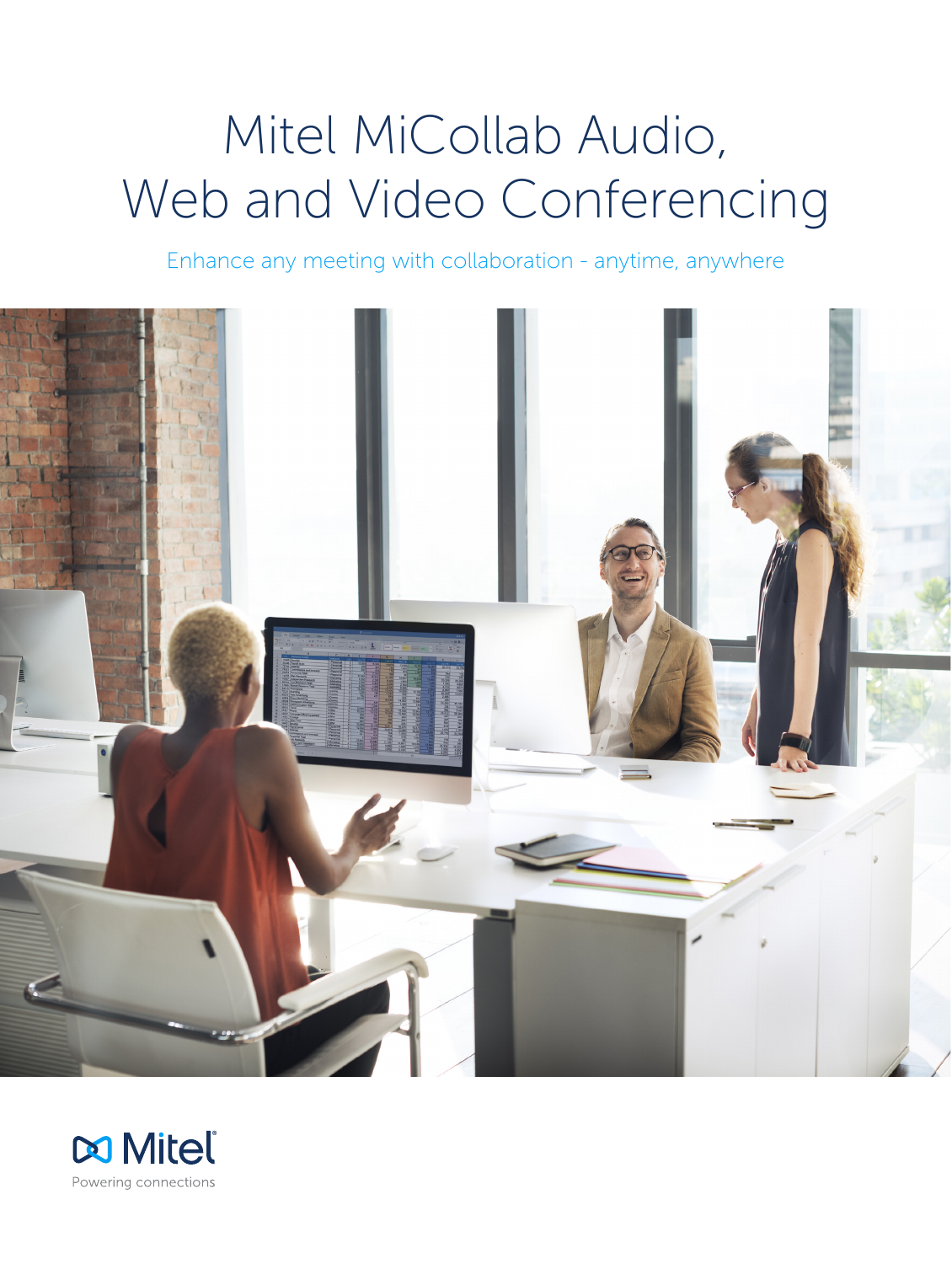# The speed of business is getting faster, no matter what size your company is. So less time wasted on trying to connect with others, means that more time can be spent on driving business success

Today employees can often be found almost anywhere but at their desk or in the same office, making effective communications challenging.

This is why enabling your business to connect and collaborate more effectively, regardless of location or who they need to work with - is more essential than ever.

Mitel® MiCollab provides your business with an integrated suite of conferencing and collaboration tools designed to help improve the sharing of information that ultimately leads to well informed, timely decisions.

When combined with Mitel's MiCollab UC desktop clients your employees can quickly escalate a regular voice call into a collaborative session supporting the sharing of documents, presentations, and more, with only a click of a button.

# Key Benefits

- Provides enhanced collaboration that is accessible from anywhere, at any time
- Enables the sharing of knowledge, insights, and experiences with others allowing for higher quality, more timely business decisions being made
- Enables colleagues located in different locations to collaborate more effectively without having to travel and meet face-to-face
- A connected workforce working together to increase the satisfaction of customers
- Create meetings within Outlook® with collaborative conference services with a click of a button
- Large-scale conferencing with desktop & document sharing to enhance scheduled or in-the-moment communications, while minimizing the need to use/pay for external services



#### Improving customer responsiveness

Employees who interact with customers are not only the face of your company but play a pivotal part of the customer experience with your business. Their ability to process requests and queries as quickly and entirely as possible reflects positively on the whole organization. Through MiCollab, your employees can quickly establish a multi-party conference with desktop sharing, between the customer and key internal subject matter experts so that the issue can be resolved the first time.

#### Reducing business costs

Outside hosted conferencing services can often charge high contract fees or per-minute charges on top of their service connectivity charges which can add up quickly the more your business uses these external services.

However, with MiCollab there are no limits on the number of conferencing hosts, no special event connection costs, and no expensive add-ons to worry about. Furthermore, MiCollab collaboration services are always available to address your in-the-moment needs with no extra costs or hassle for the business.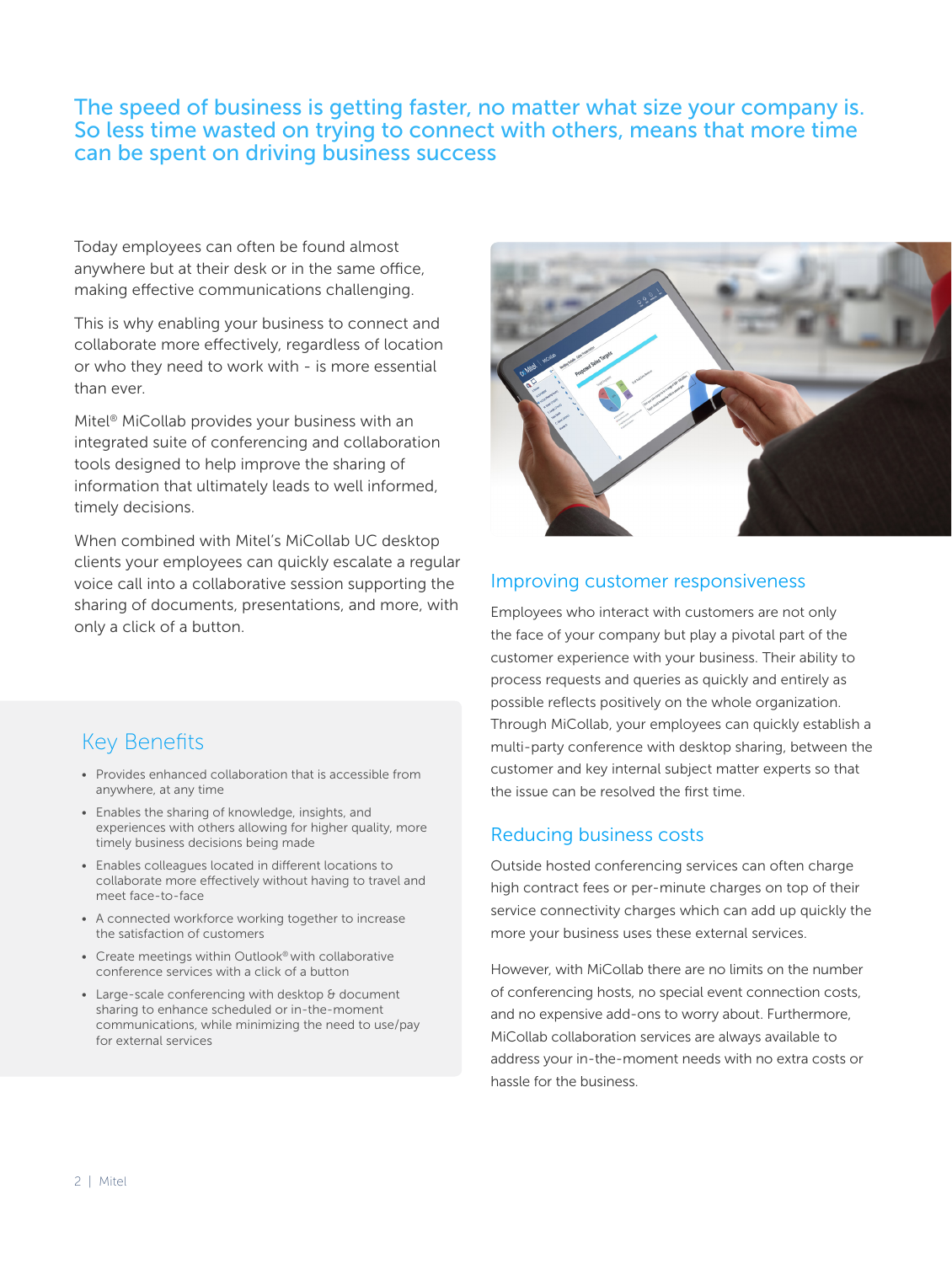MiCollab audio, web and video conferencing can provide your business with comprehensive audio conferencing and collaboration capabilities including:

# Key Features

- Scheduled and Ad-hoc Conferences
- Participant Management
- Desktop and Application Sharing
- Multi-point Video Conferencing
- Private and Public Chat
- Outlook Plug-in
- Web-based Collaboration Viewing and Sharing
- Meeting Center on MiVoice 6800 & 6900 phones
- Polling
- Conference Recording
- Custom Access Codes

## Scheduled and ad-hoc conferences

Users can create a variety of collaborative meetings, from scheduled events (one-time or recurring), to ad-hoc sessions. Participants can call in to join a conference, have the solution call them, or choose to stream their voice and content over their Chrome or Firefox web browser simplifying the process and providing greater convenience.

#### Participant management

With integrated moderator controls for audio-only and collaboration participation within the conference. New participants can be added with ease and individual participants can be managed with mute, hold and drop controls. Moderators can easily gauge participant interaction, monitor who joins or drops, and ensure the meeting runs smoothly.

## Desktop and application sharing

During an active session, participants can easily share their entire desktop, a region of their desktop, or a specific application / document, allowing for spontaneous content sharing at any point whether connected via a MiCollab conferencing desktop client or web-based connection.

#### Multi-point video conferencing

No need to book the video conferencing meeting room equipment to have a casual 'face-to-face' meeting. Using regular PC web-cams, up to eight participants (at a time) can share their video, with session leaders being able to selectively enable or disable web-cams.

## Public and private chat

Instant messaging enables group and private side-bar interactions to occur between participants without disrupting the overall meeting. All participants can save a transcript of the instant message session enabling them to obtain a copy of the discussion.

# Outlook® plug-in

With a click of their mouse employees can add MiCollab audio and collaboration services to any meeting request created within their Outlook desktop calendar with audio bridge and web collaboration details automatically added to meeting invite. If the meeting needs to be rescheduled, the MiCollab conference is automatically adjusted to match the change made to the calendar entry.

## Web-based collaboration viewing/sharing

External participants do not require any client software loaded on their desktop to participate in a session. Once connected to the Conference web client, they can choose to call in, have the system call them, or using a Chrome or Firefox browser stream voice, audio, and view the shared content. Through the web client, they can interact by raising their hand, express their opinion with a thumbs up or down, or have a sidebar discussion using embedded chat. If they need to share content, a simple browser extension enables them to share their entire desktop or specific content to the other participants.